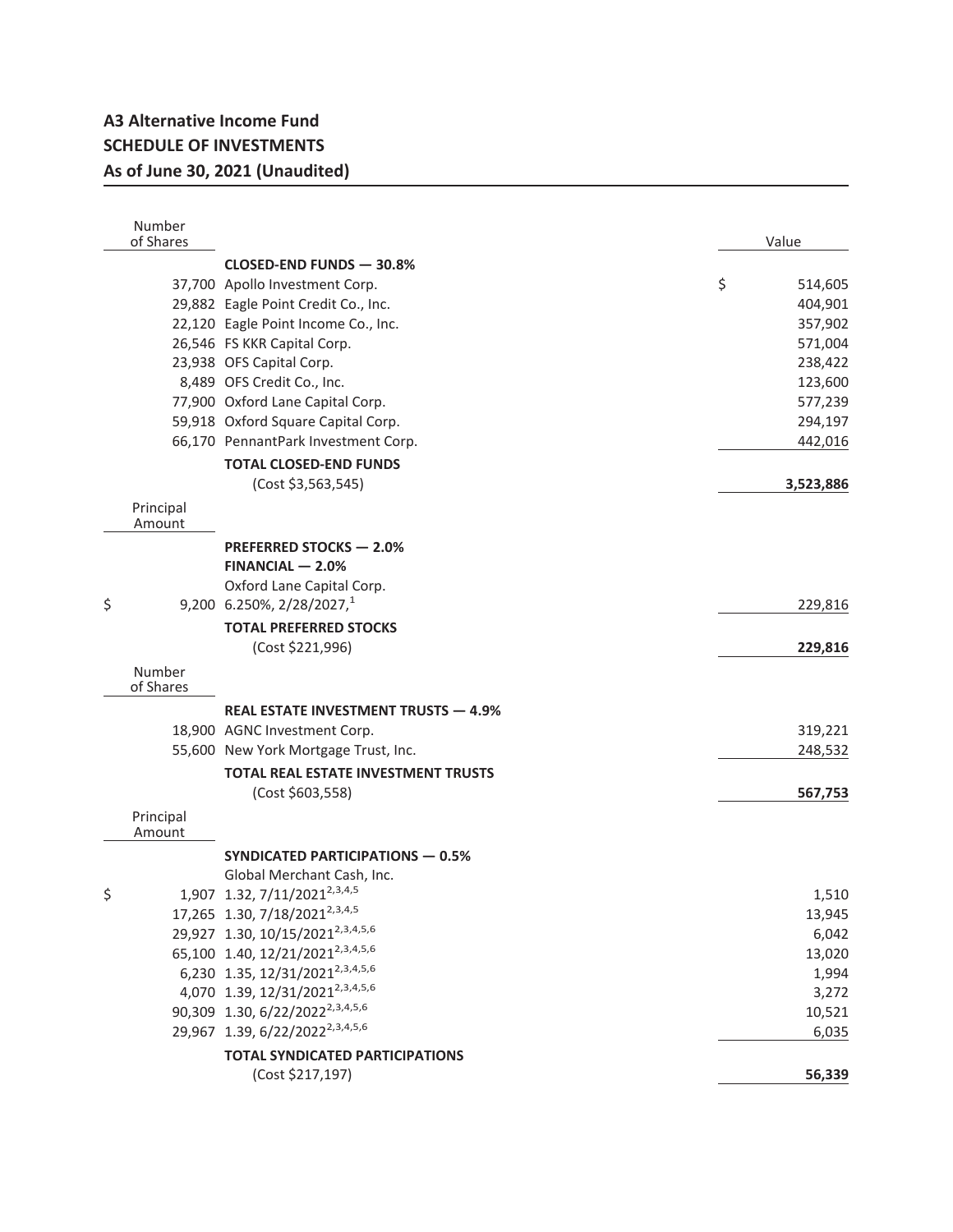## **A3 Alternative Income Fund SCHEDULE OF INVESTMENTS - Continued As of June 30, 2021 (Unaudited)**

| Principal<br>Amount |                                                                                          | Value             |
|---------------------|------------------------------------------------------------------------------------------|-------------------|
|                     | U.S. GOVERNMENT AND AGENCIES - 58.8%                                                     |                   |
|                     | <b>COLLATERALIZED MORTGAGE OBLIGATIONS - 57.2%</b>                                       |                   |
|                     | Government National Mortgage Association                                                 |                   |
| \$                  | 1,577,061 2.163%, 11/20/2067 <sup>1,7,8</sup>                                            | 134,113           |
|                     | 1,533,412 2.306%, 1/20/2068 <sup>1,7,8</sup>                                             |                   |
|                     | 593,890 2.320%, 10/20/2067 <sup>1,7,8</sup>                                              | 182,184           |
|                     | 6,177,226 2.070%, 12/20/2066 <sup>1,7,8,9</sup>                                          | 68,859            |
|                     |                                                                                          | 450,474           |
|                     | 3,483,888 2.228%, 2/20/2067 <sup>1,7,8,9</sup>                                           | 313,903           |
|                     | 2,772,160 1.082%, 9/20/2069 <sup>1,7,8</sup>                                             | 159,955           |
|                     | 2,895,183 1.011%, 7/20/2069 <sup>1,7,8</sup>                                             | 141,266           |
|                     | 1,291,500 2.354%, 10/20/2066 <sup>1,7,8</sup>                                            | 98,551            |
|                     | 854, 193 1.631%, 2/20/2066 <sup>1,7,8</sup>                                              | 60,746            |
|                     | 951,873 1.589%, 4/20/2066 <sup>1,7,8</sup>                                               | 79,488            |
|                     | 1,741,093 1.170%, 8/20/2063 <sup>1,7,8</sup>                                             | 46,835            |
|                     | 764,705 1.711%, 4/20/2065 <sup>1,7,8</sup><br>603,101 2.441%, 1/20/2067 <sup>1,7,8</sup> | 49,716            |
|                     | 1,592,299 1.845%, 10/20/2066 <sup>1,7,8</sup>                                            | 52,568            |
|                     | 432,304 2.273%, 7/20/2065 <sup>1,7,8</sup>                                               | 108,412<br>37,772 |
|                     | 1,006,718 1.905%, 9/20/2065 <sup>1,7,8</sup>                                             | 82,088            |
|                     | 717,436 1.608%, 9/20/2065 <sup>1,7,8</sup>                                               |                   |
|                     | 724,364 1.758%, 1/20/2066 <sup>1,7,8</sup>                                               | 46,775<br>49,604  |
|                     | 1,281,227 1.919%, 7/20/2065 <sup>1,7,8</sup>                                             | 73,492            |
|                     | 1,141,397 1.850%, 4/20/2067 <sup>1,7,8</sup>                                             | 77,200            |
|                     | 1,839,063 1.857%, 8/20/2067 <sup>1,7,8</sup>                                             | 132,672           |
|                     | 1,850,820 1.464%, 3/20/2064 <sup>1,7,8</sup>                                             | 80,538            |
|                     | 1,626,135 1.466%, 5/20/2064 <sup>1,7,8</sup>                                             | 103,524           |
|                     | 2,535,666 2.149%, 6/20/2065 <sup>1,7,8</sup>                                             | 194,328           |
|                     | 1,125,021 2.277%, 6/20/2066 <sup>1,7,8</sup>                                             | 90,829            |
|                     | 2,267,382 2.533%, 2/20/2068 <sup>1,7,8</sup>                                             | 202,773           |
|                     | 537,532 1.742%, 10/20/2062 <sup>1,7,8</sup>                                              | 26,582            |
|                     | 732,266 2.295%, 8/20/2067 <sup>1,7,8</sup>                                               | 70,387            |
|                     | 1,339,019 1.532%, 10/20/2064 <sup>1,7,8</sup>                                            | 75,935            |
|                     | 3,648,728 1.347%, 11/20/2069 <sup>1,7,8</sup>                                            | 281,542           |
|                     | 3,594,716 1.205%, 11/20/2069 <sup>1,7,8</sup>                                            | 232,521           |
|                     | 3,917,628 1.104%, 12/20/2069 <sup>1,7,8</sup>                                            | 281,187           |
|                     | 3,942,982 1.112%, 12/20/2069 <sup>1,7,8</sup>                                            | 222,655           |
|                     | 3,122,051 0.829%, 6/20/2069 <sup>1,7,8</sup>                                             | 171,182           |
|                     | 2,960,224 1.660%, 5/20/2063 <sup>1,7,8</sup>                                             | 141,281           |
|                     | 4,058,015 1.663%, 5/20/2063 <sup>1,7,8</sup>                                             | 289,506           |
|                     | 1,600,829 1.305%, 6/20/2063 <sup>1,7,8</sup>                                             | 82,822            |
|                     | 1,516,603 1.557%, 11/20/2064 <sup>1,7,8</sup>                                            | 105,171           |
|                     | 1,835,039 1.619%, 9/20/2066 <sup>1,7,8</sup>                                             | 103,595           |
|                     | 4,942,466 1.069%, 3/20/2070 <sup>1,7,8</sup>                                             | 264,999           |
|                     | 3,060,475 1.537%, 9/20/2069 <sup>1,7,8</sup>                                             | 206,798           |
|                     | 3,768,909 1.521%, 7/20/20691,7,8                                                         | 253,648           |
|                     |                                                                                          |                   |